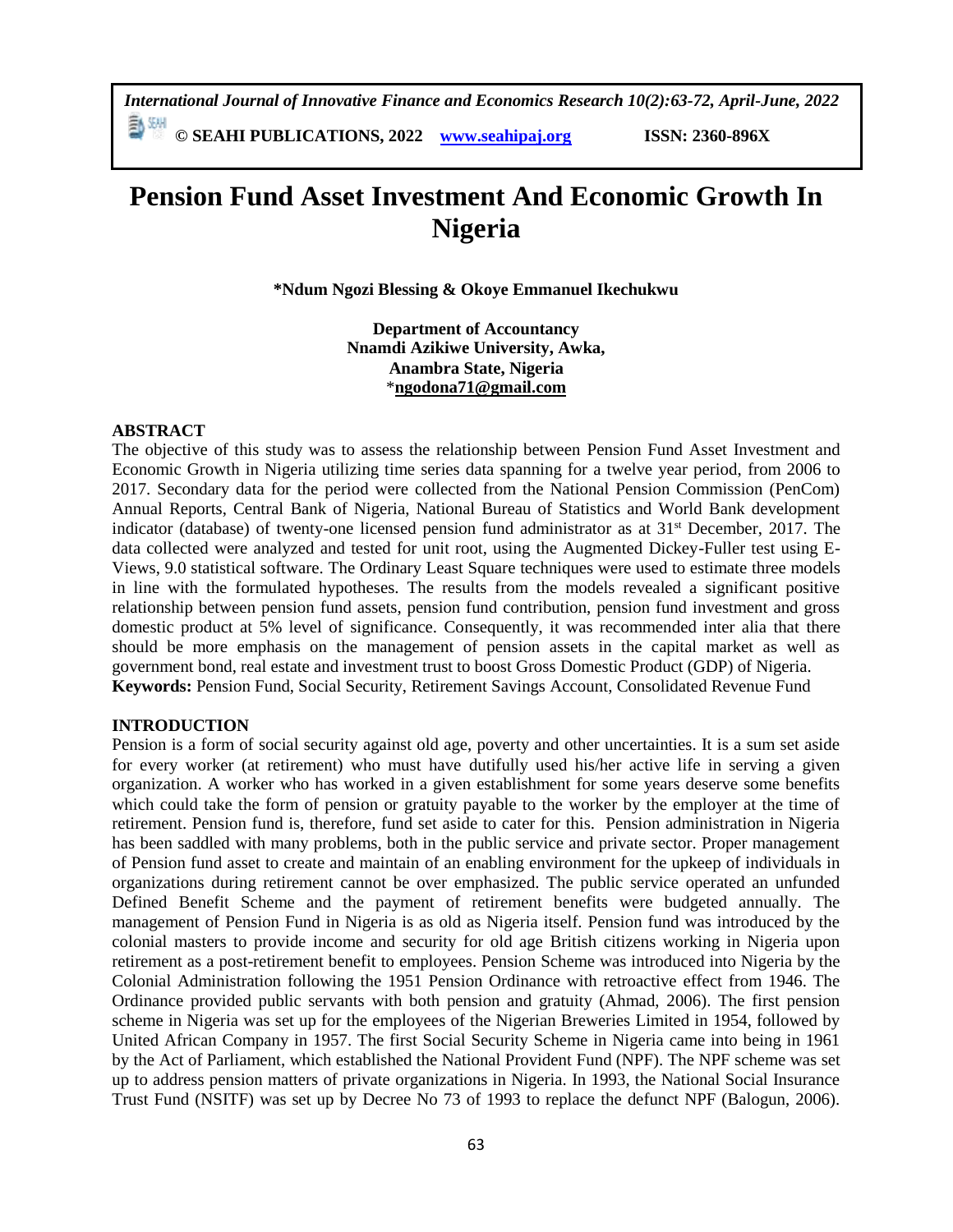Pension, as a form of official obligation in any employment relationship, is a legal and economic obligation in which employers of labour are mandated to fulfill her contractual relationship with employees (Onyeonoru, Matthew & David, 2013). It is a type of social security against old age, poverty and other uncertainties. Pension is a sum set aside for every worker (at retirement) who must have dutifully used his/her active life in serving a given organization. Pension Fund is fund from which pensions are paid, accumulated from contributions from employers, employees, or both. [Pension](http://www.thebalance.com/the-history-of-the-pension-plan-2894374)  [funds](http://www.thebalance.com/the-history-of-the-pension-plan-2894374) are investment pools that pay for employee retirement commitments. Corporations and all levels of government provide pensions. The fund managers invest these contributions conservatively (Kimberly, 2018).

# **Statement of the Problem**

With weak institutions, corruption, social injustice and insecurity, it is clear that the operation of the funded pension scheme in Nigeria has been hampered as it faces a lot of challenges which threatens its prospects. It is therefore essential to ascertain whether or not its operation has contributed to the growth and development of the Nigerian economy; and whether its continuity has prospects. The following questions also beg for answers; what is the general contribution of the funded pension scheme to growth and development? To what extent has the prevalent of risk in pension fund investment affected pension fund Management in Nigeria?. One major problems facing the contributory pension scheme in Nigeria is the dearth of investment outlets. This truth is not far-fetched as there are only eleven (11) classes of investment outlets available for investment of pension fund assets, which may pose a problem of scarcity of long-term funds for long-term investment. Pension fund scheme became largely unsustainable due to lack of adequate and timely budgetary provisions. This was the reason for the soaring gap between pension fund obligations and revenues, which threaten not only economic stability but also crowed out necessary investments in education, health and infrastructure. This was exacerbated by various increases in salaries, which ultimately led to increase pension and hence undue pressure on government fiscal responsibilities.

Civil servants, prior to Pension Reform Act of 2004, bore no direct responsibility, by way of payroll tax, for the provision of pension; instead pension benefits were paid through budgetary allocations to be kept in the Consolidated Revenue Fund. In realizing the pension goals, pension industry initially relied upon pay-as-you-go (PAYG) scheme which seems cheap as there are few retirees then; however, costs rise while the population ages and hence the dependency ratio rises faster than the passivity ratio. PAYG is therefore criticised for being vulnerable to the effects of population ageing, this makes PAYG engender economic distortions and unsuitable for retirees situations like early retirements, disability pensions, evasion and disincentive to save. On the contrary, the current funded scheme offers better labour market incentives as well as aiding the development of financial markets. The social security pensions provided on the basis of pay-as-you-go are subject to political risks. The risks contemplated take three forms. The first relates to the tendency of politicians, eager to capture the votes of the electorate, to offer fabulous pension increases that they are either not going to pay or which may fall on regimes other than theirs. The second aspect of the risk refers to the fact that the pension account, in not being distanced from political control, falls easy 'prey' to politicians who dip hands into pension funds to cushion up temporary fiscal shocks. The third relates to the socio-political indifference to the plight of pensioners by politicians. Another weakness found in the public sector system concerns the less than dignifying manner with which the senior citizens are treated. One observes how weak and frail-looking elderly citizens are compulsorily required to travel long distances to the point of pension payment. Worse still, they are left, under inclement weather for long hours and sometimes for days, before collecting their stipends. Some pensioners were claimed to have died while standing in a queue waiting to receive pension money.

It is against this backdrop that this study tends to evaluate the relationship between Pension Fund Asset Investment and Economic Growth in Nigeria from 2006 to 2017.

#### **Objectives of Study**

The main objective of this study is to evaluate the relationship between Pension Fund Asset Investment and Economic Growth in Nigeria.

The specific objectives are to;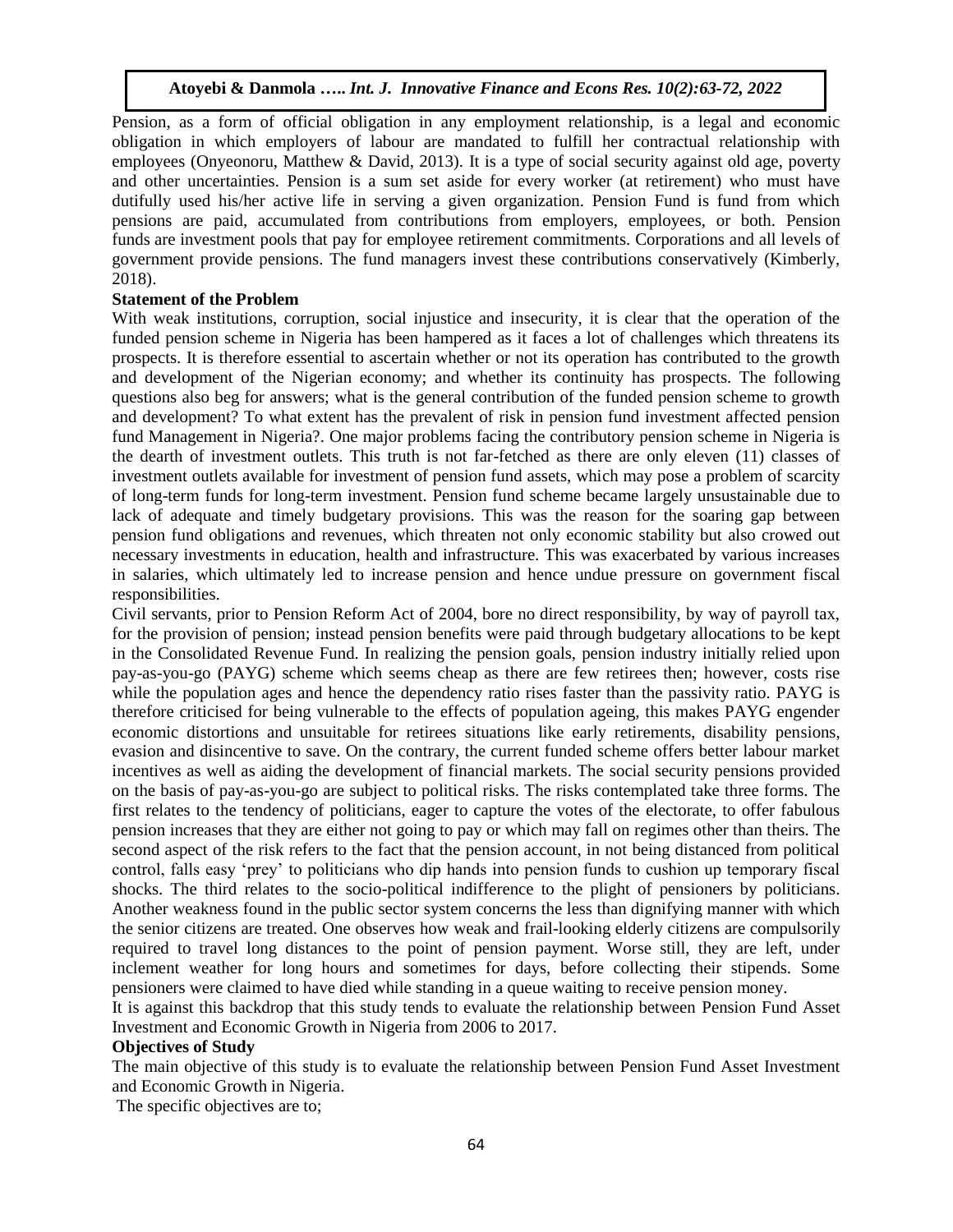- i. Determine the relationship between Pension Fund Assets and Gross Domestic Product of Nigeria.
- ii. Assess the relationship between Pension Fund Investment and Gross Domestic Product of Nigeria.

# **Conceptual Framework**

#### **Pension Funds**

Pension Funds, can be defined as financial intermediaries, usually sponsored by non-financial companies, which collect and invest funds on a pooled basis for eventual payment to members in the form of pensions. Pension funds are among the most important institutions in certain national financial markets. Pension Funds are institutions established under the social security policy of a jurisdiction. Social security means any kind of collective measures or activities designed to ensure that members of a society meet their basic needs and are protected from the contingencies to enable them maintain a standard of living consistent with social norms. Social security is defined in its broadest meaning by the International Labour Organization (ILO) as the protection measures which society provides for its members, through a series of public measures against economic and social distress that would otherwise be caused by the stoppages or substantial reduction of earnings resulting from sickness, maternity, employment injury, unemployment, disability, old age, death, the provision of medical care subsidies for families with children (Yartey, 2008).

## **Pension Fund Assets**

Pension funds' assets are defined as assets bought with the contributions to a pension plan for the exclusive purpose of financing pension plan benefits. The pension fund is a pool of assets forming an independent legal entity. This indicator is measured in millions of USD or as a percentage of GDP. A pension fund is any plan, fund, or scheme that provides retirement income. The National Pension Commission (PenCom) said that the total pension fund assets stood at N8.14 trillion as at May 2018. The assets rose from N7.52 trillion in December 2017, to N8.14 trillion in May 2018 (Pencom, 2018). The pension assets as at December 2017 stood at N7.52tn, it moved up to N7.8 trillion as at February and soared to N7.94 trillion in March, then to N8.14 trillion in May. Pencom (2018) also posited that N5.2 trillion has been invested in Federal Government Securities by the Pension Fund Administrators (PFAs). The investment represented 70.08 per cent of the N8.14 trillion pension assets. A breakdown of the investment is FGN bonds got N3.96 trillion; treasury bills, N1.68 trillion, agency bond like the Nigeria Mortgage Refinancing Company (NMRC) and the Federal Mortgage Bank of Nigeria (FMBN) got N6.54 billion, Sukuk bonds got N51.98 billion and green bond got N8.26 billion. The state government securities gulped N154.02 billion; corporate bonds, N393.27 billion; corporate infrastructure bonds, N8.36 billion; banks, N662.80 billion; commercial papers, N71.75 billion and estate properties, N228.86 billion. Other classes of assets include, supra-national bonds, N8.21 billion; open/close end funds, N10.16 billion; mutual funds, N1987 billion; private equity fund N3727 billion; infrastructure fund, N8.95 billion and cash & other assets N96.13 billion (Pencom, 2018).

## **Pension Fund Investment**

The main goals of pension investment are to ensure adequate, affordable and sustainable benefits to contributors, secure safety and security of funds, ensure adequate liquidity to pay all pension benefits of contributors as and when due, achieve an optimal trade-off of risk and return through strategic asset allocation. The asset class of investment include government securities, corporate bonds /debt (including real estate investment trust {REITs}, mortgage and asset backed securities), money market instruments, ordinary share, open and close – end funds (Eyamba, 2018). Under the new fund structure, all active young contributors under 49 years would be under Fund 2, with about 60 to 70 per cent of contributions to be invested in bonds and treasury bills. The balance would go into money market and other instruments (Bassey, 2018).

Fund 3, which is a pre-retirement fund, would be for those in the 50 to 60 years old bracket, with 80 per cent of the funds to be invested in bonds and treasury bills.

The 4th fund would be a retirees fund set aside for those aged 60 years and above.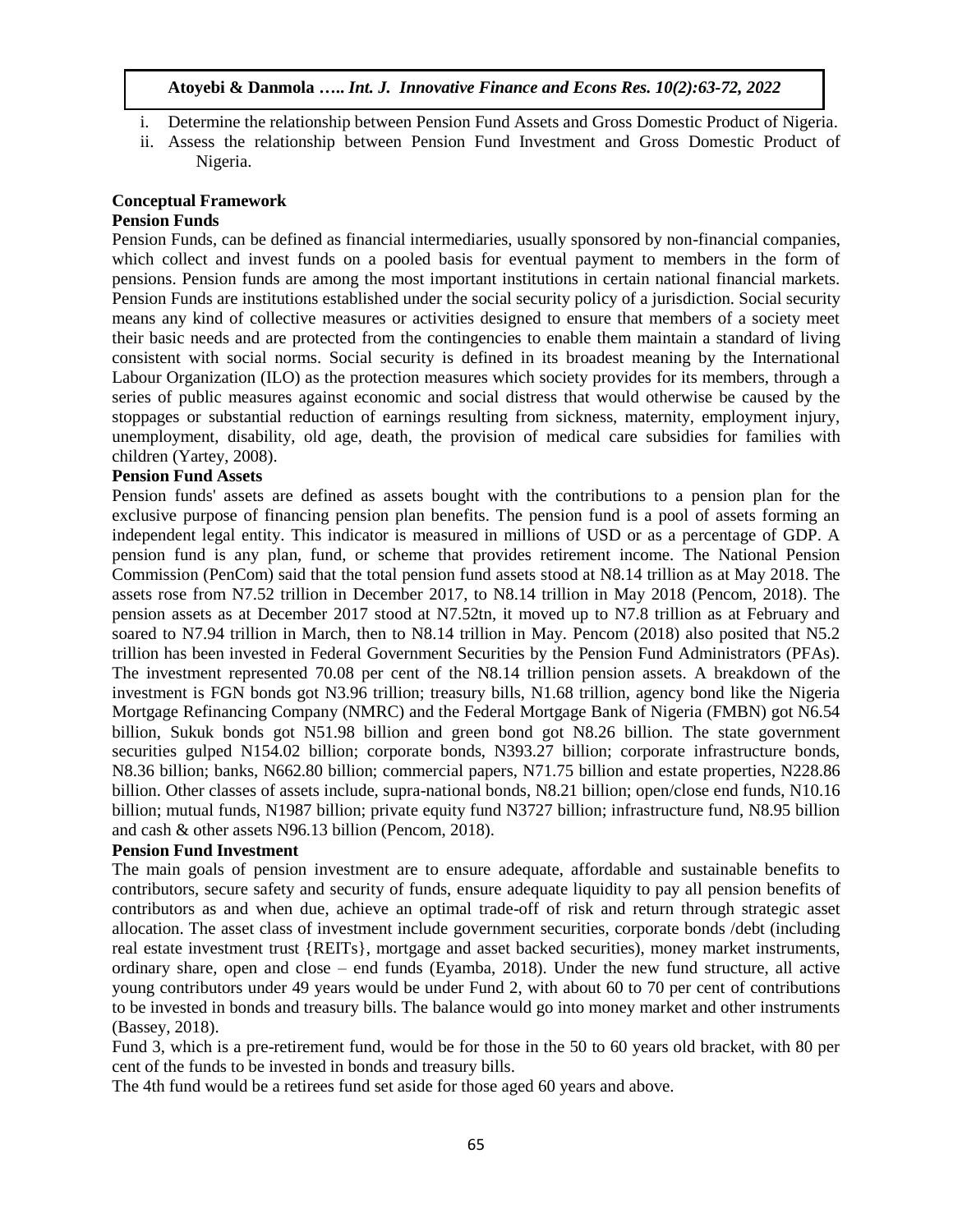The introduction of multi-fund investment structure for Retirement Savings Account (RSA) funds would address the varying risk appetite of contributors, as the different funds are tailored to fit the ages and risk profiles of contributors (Bassey, 2018).

Expanding the scope of allowable investment instruments and fund classes available to contributors would also improve returns on pension funds, as minimal limits have been set for variable income instruments which generally give higher returns over a given period. Apart from boosting returns on pension funds, the initiative would help resolve the challenge of asset- liability risk management by pension funds by better aligning the risk return expectations of contributors, better matching of pension assets and liabilities and diversifying pension fund portfolios (Eyamba, 2018). Increased pension fund assets representing about N270 billion followed enrollment of Contributory Pension Scheme by over 390,000 contributors, from 7.50 million as at March 31, 2017 to 7.90 million as at February 28, 2018 (PenCom, 2018).

## **Economic Growth**

Economic growth is generally defined in terms of increase in Gross Domestic Product (GDP). Economic growth refers to an increase in a country's national output of goods and services or increase in the volume of output of goods and services within a specific period. Growth is usually taken to mean economic progress which is the rate at which the annual output of goods and services grow in real terms but economic development on the other hand is a less precise and more complex term which cannot be easily reduced to quantitative measurement in monetary terms alone. It involves a multitude of variables all of them dealing with man's existence (Okeke, Mbonu & Amahalu, 2018). To Okoye, Amahalu, Nweze and Obi (2016), economic growth is related to quantitative sustained increase in a country's per capital output or income accompanied by expansion in its labour force, consumption, capital and volume of trade, while economic development is a wider concept than economic growth. It relates to qualitative change in economic wants, goods, incentives, institutions, productivity and knowledge. It is the upward movement of the entire social system. This implies that an economy can grow but cannot develop because poverty, unemployment and inequalities may continue to persist. Thus, economic growth is the increase in the total output of an economy over a certain period of time,

#### **Gross Domestic Product**

Gross domestic product (GDP) is the monetary value of all the finished goods and services produced within a country's borders in a specific time period. GDP includes all private and public consumption, government outlays, investments, private inventories, paid-in construction costs and the foreign [balance](https://www.investopedia.com/terms/b/bot.asp)  [of trade](https://www.investopedia.com/terms/b/bot.asp) [\(exports](https://www.investopedia.com/terms/e/export.asp) are added, [imports](https://www.investopedia.com/terms/i/import.asp) are subtracted) (Okoye, Okoye & Amahalu, 2015). GDP is a broad [measurement of a nation's overall economic activity.](http://stats.oecd.org/glossary/detail.asp?ID=1163) GDP is commonly used as an indicator of the economic health of a country, as well as a gauge of a country's [standard of living.](https://www.investopedia.com/terms/s/standard-of-living.asp) Since the mode of measuring GDP is uniform from country to country, GDP can be used to compare the [productivity](https://www.investopedia.com/terms/p/productivity.asp) of various countries with a high degree of accuracy. Adjusting for [inflation](https://www.investopedia.com/terms/i/inflation.asp) from year to year allows for the seamless comparison of current GDP measurements with measurements from previous years or quarters. In this way, a nation's GDP from any period can be measured as a percentage relative to previous periods (Amahalu, Egolum & Okoye, 2014).

## **Pension Fund Asset Investment and Economic Growth**

Pension schemes help to mitigate the large gender inequalities that exist particularly in developing countries with respect to formal pension coverage. In addition to moral or ideological opinions on pension schemes and their different types, academic research has identified a variety of mechanisms for how pension scheme can improve the welfare and economic growth in a country. Ponczek (2012) has shown that pension schemes are beneficial for the elderly, their families and, in particular, children residing in an elderly household. Ravallion, Chen and Sangraula (2007) showed that extending pension coverage to poor black elderly in South Africa significantly improved the health of these elderly. Long and Pfau (2008) found that increases in social pensions have been a main source of poverty reduction in Thailand.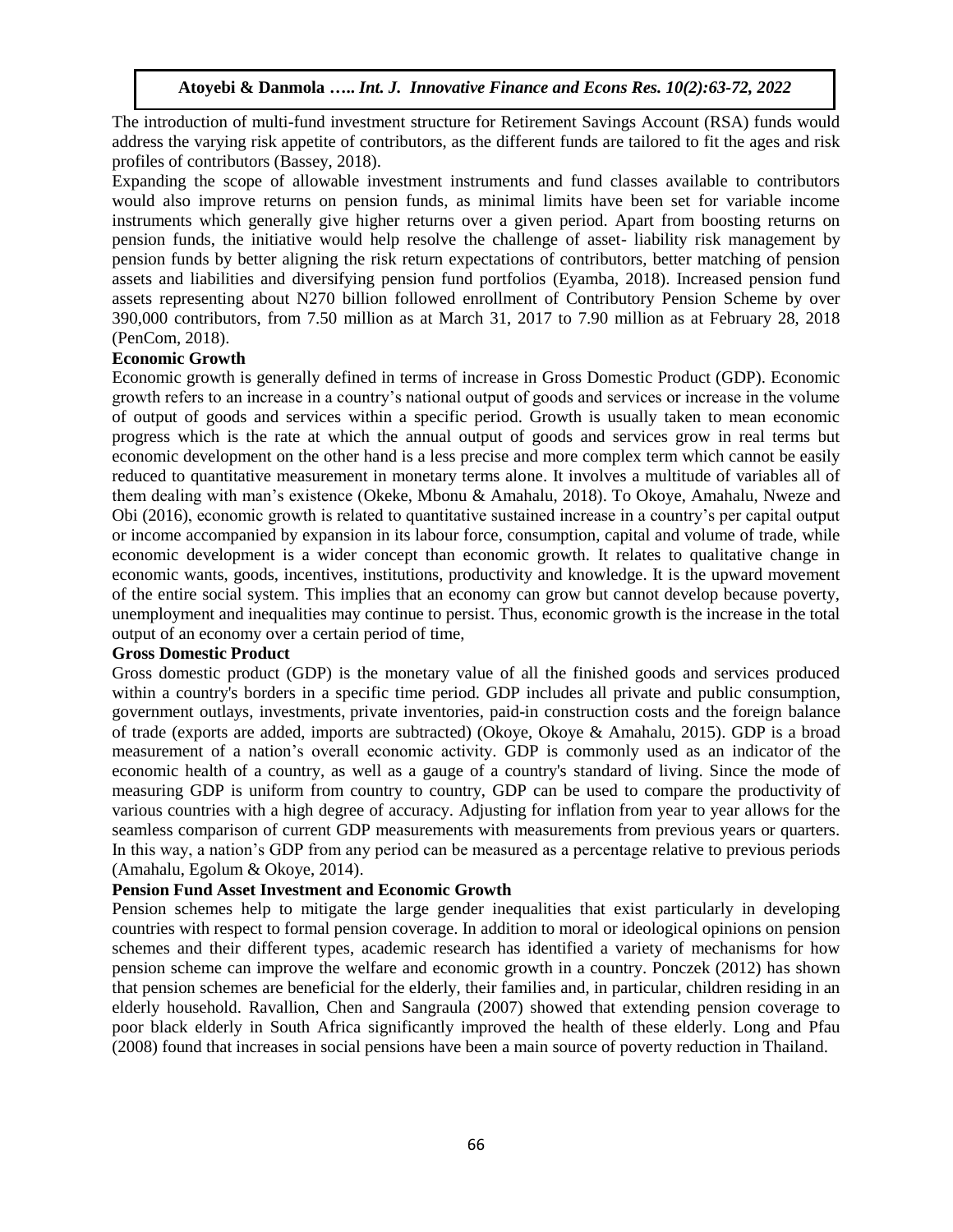## **Empirical Review**

Odo and Okeke (2016) examined the influence of the contributory pension scheme on the financial system development in Nigeria. Evidence accumulated from both theoretical and empirical literature point to the power of contributory pension to deepen the financial system. An empirical work earlier done showed that the total domestic savings (TDS) increased during the post-pension period; and that the capital market capitalization rose significantly over the period. It was also observed that its implementation has created an impressive scenario whereby new pension funds account for 30% and 8% bond and stock markets capitalization, respectively. This was beside the increased activities in the life subsector of the insurance industry.

Musawa and Mwaanga (2017) assessed the effect of pension funds and capital market. Therefore, the study was an attempt to investigate the long run effect of pension fund's investment on the Lusaka securities exchange performance. The study used quarterly data for the period ranging from January 2009 to December 2015, and employed the cointegration and vector error correction; the results proved the existence of long run relationships between the pension funds and the market capitalization. The relationship implies that if pension funds are encouraged to invest more in equity, it will contribute to the growth of capital market, hence developing. Recommendations have been made to policy makers on how they can use the sector to improve the performance of the capital market

Agbata, Ekwueme and Edirin (2017) determined how the administration of the Pension Scheme could be perked up in Nigeria through effective management that would reduce fraudulent practices apparent in the scheme. By following the precept of library research via the survey design, a 5-point Likert Scale questionnaire was designed to deduce primary information about pension matters from a sample of 435 knowledgeable respondents. The collected data were presented and analyzed. Three hypotheses were formulated and tested based on Multiple Regression Analysis models with the aid of Minitab version 17. The findings show that, despite the provisions of the Act (the Pension Reform Act - PRA), intents for committing Pension Fraud have not reduced to a significant extent. Also, the accumulated assets of pension funds have not been adequately diversified into profitable investment alternatives. Therefore, we recommend that, among other things, amendments should concertedly be made to the PRA to at least discourage acts of pension frauds by instituting severe punitive measures for culprits, while simultaneously inculcating moral ethics among public servants in Nigeria

# **METHODOLOGY**

# **Research Design**

This study adopted the ex-post facto method of research and time series design procedure.

#### **Population of the Study**

The population of this study consists of twenty-one (21) licensed pension fund administrators in Nigeria as at  $31<sup>st</sup>$  December, 2017 (refer to appendix A).

#### **Source of Data**

This study used secondary data from different sources: Central Bank of Nigeria (CBN) annual economic reports and financial Statistical Bulletin, World Bank economic reports and the annual publications of the Pension Commission of Nigeria as well as the National Bureau of Statistics (NBS) for a twelve (12) year period ranging from 2006-2017. The licensing of Pension Fund Administrators (PFA) by Pension Commission (PENCOM) in 2006 informed the choice of the base year of 2006.

# **Research Variables**

## **Independent Variables**

Pension Fund Asset Investment which formed the explanatory variable of this study was surrogated by:

i. Pension Fund Assets: extracted from Pension Commission (PENCOM) annual reports (various issues)

ii. Pension Fund Investment: extracted from Pension Commission (PENCOM) annual reports (various issues)

## **Dependent Variables**

The dependent variable is economic growth, which was proxied by: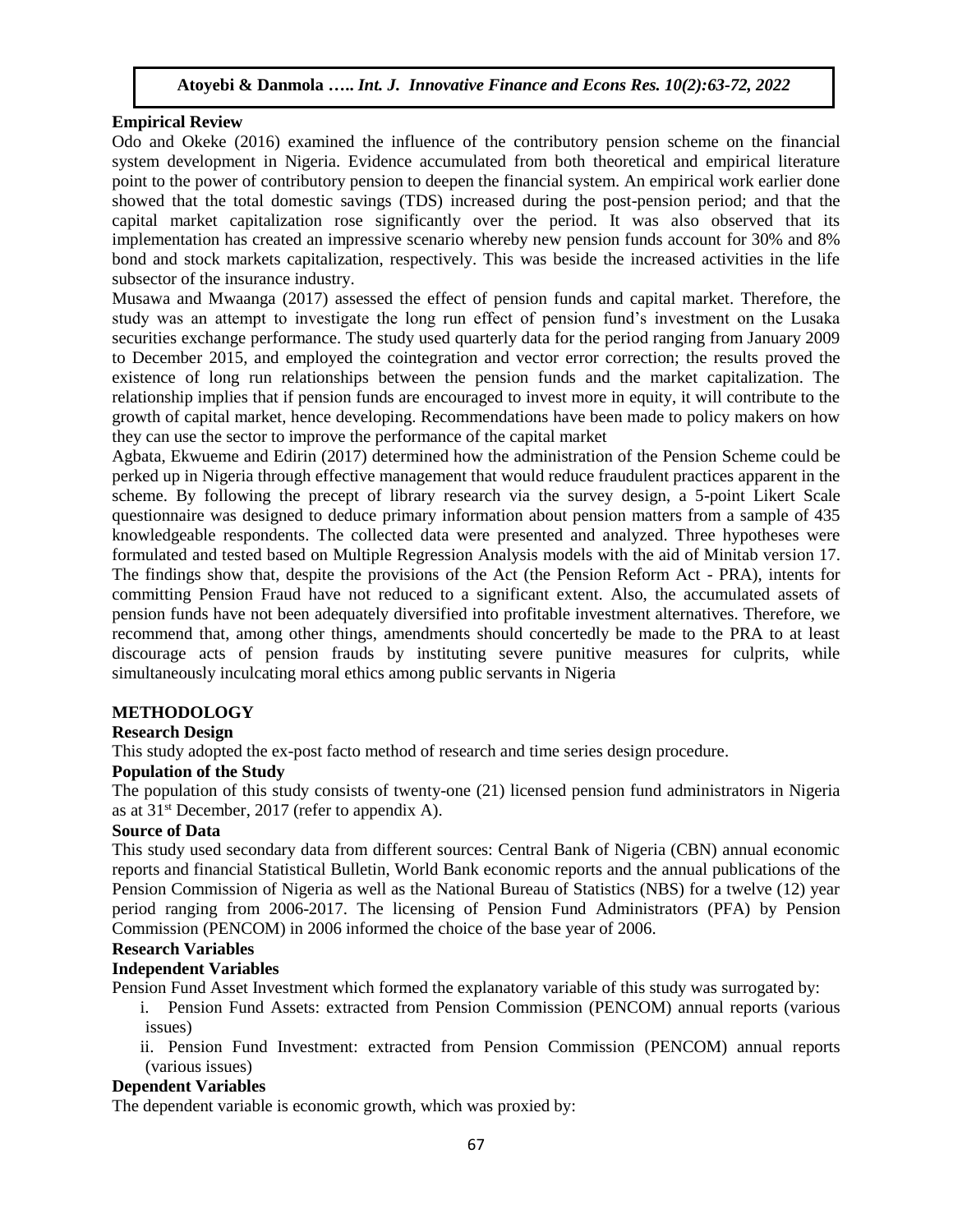i. Gross Domestic Product: extracted from Central Bank of Nigeria Statistical Bulletin, World Bank economic reports and National Bureau of Statistics (several issues)

## **Model Specification**

In order to ascertain the relationship between Pension Fund Asset Investment and Economic Growth in Nigeria, the following functional relationship was expressed as follows:

 $GDP = f (PFA, and PFI).$ 

From the above function, the following testable models were derived:

**Model 1:**  $GDP_t = \beta_0 + \beta_1 PFA_t + \varepsilon_t$ 

**Model 3:**  $GDP_t = \beta_0 + \beta_1 PFI_t + \varepsilon_t$ 

## Where:

 $GDP_t = Gross$  Domestic Product for 12 years period;

 $PFA<sub>t</sub>$  = Pension Fund Assets for 12 years period;

 $PFI_t$  = Pension Fund Investment for 12 years period;

 $β<sub>0</sub> = Constant term;$ 

 $\beta_1$  = Coefficient of the parameter estimates

 $\varepsilon_t$  = Error term

# **Decision Rule**

The decision will be based on 5% (0.05) level of significance. The null hypothesis  $(H_0)$  will be accepted, if probability value (ie.  $P_{value}$  or Sig.) calculated is greater than or equal to ( $\geq$ ) the stated 5% level of significance, otherwise reject.

# **DATA PRESENTATION AND ANALYSIS**

## **Test of Reliability (Unit Root Testing)**

In order to avoid the generation of spurious regression normally associated with time series data, the model specified above requires the test for the existence of unit root for each of the variables. This study makes use of the Augmented Dickey-Fuller (ADF) test.

| Variables  | Test             | <b>Test Critical Values</b> |             |              | <b>Status</b>     | Prob.  |
|------------|------------------|-----------------------------|-------------|--------------|-------------------|--------|
|            | <b>Statistic</b> |                             |             |              |                   |        |
|            | ADF              | 1\% level                   | 5% level    | $10\%$ level | <b>Stationary</b> |        |
| <b>GDP</b> | -4.843076        | $-4.420595$                 | $-3.259808$ | $-2.771129$  | 1(1)              | 0.0167 |
| <b>PFA</b> | $-5.181990$      | $-4.420595$                 | $-3.259808$ | $-2.771129$  | 1(1)              | 0.0038 |
| PFI        | $-5.742365$      | $-4.420595$                 | $-3.259808$ | $-2.771129$  | 1(1)              | 0.0045 |

#### **Table 1: Detrended Result**

Source: E-Views 9.0 ADF Output, 2019

Thus, it is clear in table 1 that all the variables have unit root in their level form but at first difference the variables became stationary. Thus, the model follows integrating process.

# **Table 2: Pearson Correlation Matrix**

|     | GDP   | PFA   | PFI   |
|-----|-------|-------|-------|
| GDP | 1.000 | 0.234 | 0.342 |
| PFA | 0.234 | 1.000 | 0.436 |
| PFI | 0.342 | 0.436 | 1.000 |

Source: E-Views 9.0 Correlation Output, 2019

The Pearson correlation matrix as presented in table 2 indicates the existence of a positive relationship between PFA, PFC, PFI and GDP at correlation coefficients of 0.234, 0.361, and 0.342 respectively.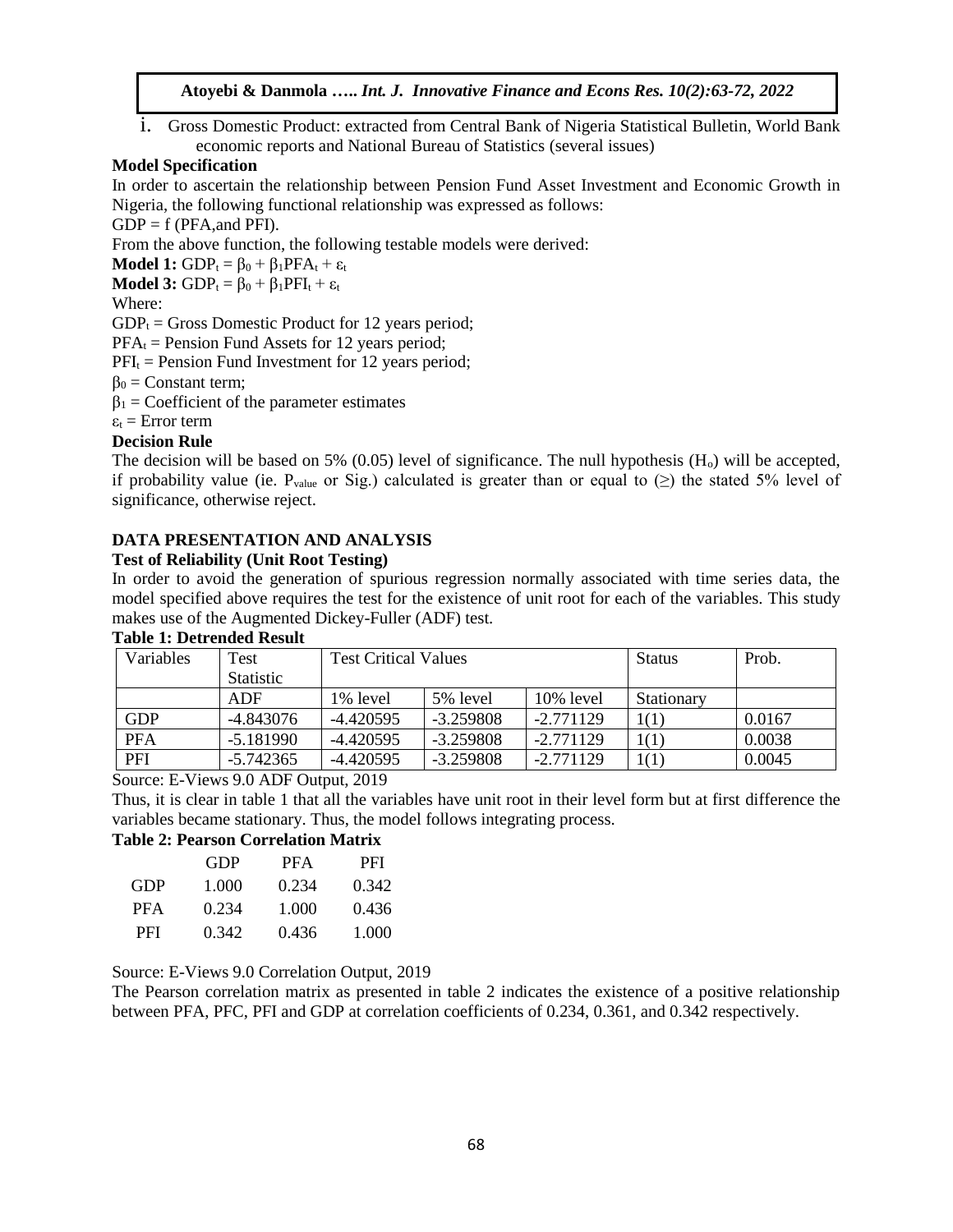#### **Test of Hypotheses Test of Hypothesis I**

- **Ho1:** There is no significant relationship between Pension Fund Assets and Gross Domestic Product of Nigeria.
- **H1:** There is significant relationship between Pension Fund Assets and Gross Domestic Product of Nigeria.

**Table 3: Ordinary Least Square regression analysis testing the relationship between GDP and PFA** Dependent Variable: DGDP

Method: Least Squares

Date: 07/26/19 Time: 15:06

Sample (adjusted): 2007 2017

Included observations: 11 after adjustments

| Variable                                                                                                                         | Coefficient                                                                         | Std. Error                                                                                                                           | t-Statistic          | Prob.                                                                |
|----------------------------------------------------------------------------------------------------------------------------------|-------------------------------------------------------------------------------------|--------------------------------------------------------------------------------------------------------------------------------------|----------------------|----------------------------------------------------------------------|
| С<br><b>DPFA</b>                                                                                                                 | 0.122607<br>0.292543                                                                | 0.732834<br>0.932781                                                                                                                 | 4.167306<br>6.713625 | 0.0008<br>0.0000                                                     |
| R-squared<br>Adjusted R-squared<br>S.E. of regression<br>Sum squared resid<br>Log likelihood<br>F-statistic<br>Prob(F-statistic) | 0.410811<br>0.349099<br>2.124196<br>40.60987<br>$-22.79196$<br>14.98360<br>0.000013 | Mean dependent var<br>S.D. dependent var<br>Akaike info criterion<br>Schwarz criterion<br>Hannan-Quinn criter.<br>Durbin-Watson stat |                      | 0.010909<br>2.026171<br>4.507629<br>4.579974<br>4.462026<br>1.587578 |

Source: E-Views Output, 9.0, 2019

#### **Interpretation of Regressed Result**

The model as shown in table 3 shows a good fit since it has an R-squared of about 41 per cent. This suggests that about 41% of the variation in economic growth is associated with variation in pension fund asset in the economy. In other words, only about 59% variation in economic growth is attributed to other variables other than PFA, captured by the stochastic error term. However, the p-value of 0.0000 and tstatistic values of 6.713625 suggests that PFA coefficient is statistically significant in explaining variation in economic growth. The PFA coefficient value of;  $\beta_1 = 0.292543$  implies that GDP positively correlates with PFA. On the basis of a priori expectation, the variable (PFA) has the expected positive signs.  $GDP = 0.122607 + 0.292543PFA + \mu$ 

Thus, this study has provided evidence that there is a significant positive relationship between Pension Fund Assets and Gross Domestic Product of Nigeria at 5% level of significance.

# **Test of Hypothesis II**

**Ho3:** There is no significant relationship between Pension Fund Investment and Gross Domestic Product of Nigeria.

**H3:** There is significant relationship between Pension Fund Investment and Gross Domestic Product of Nigeria.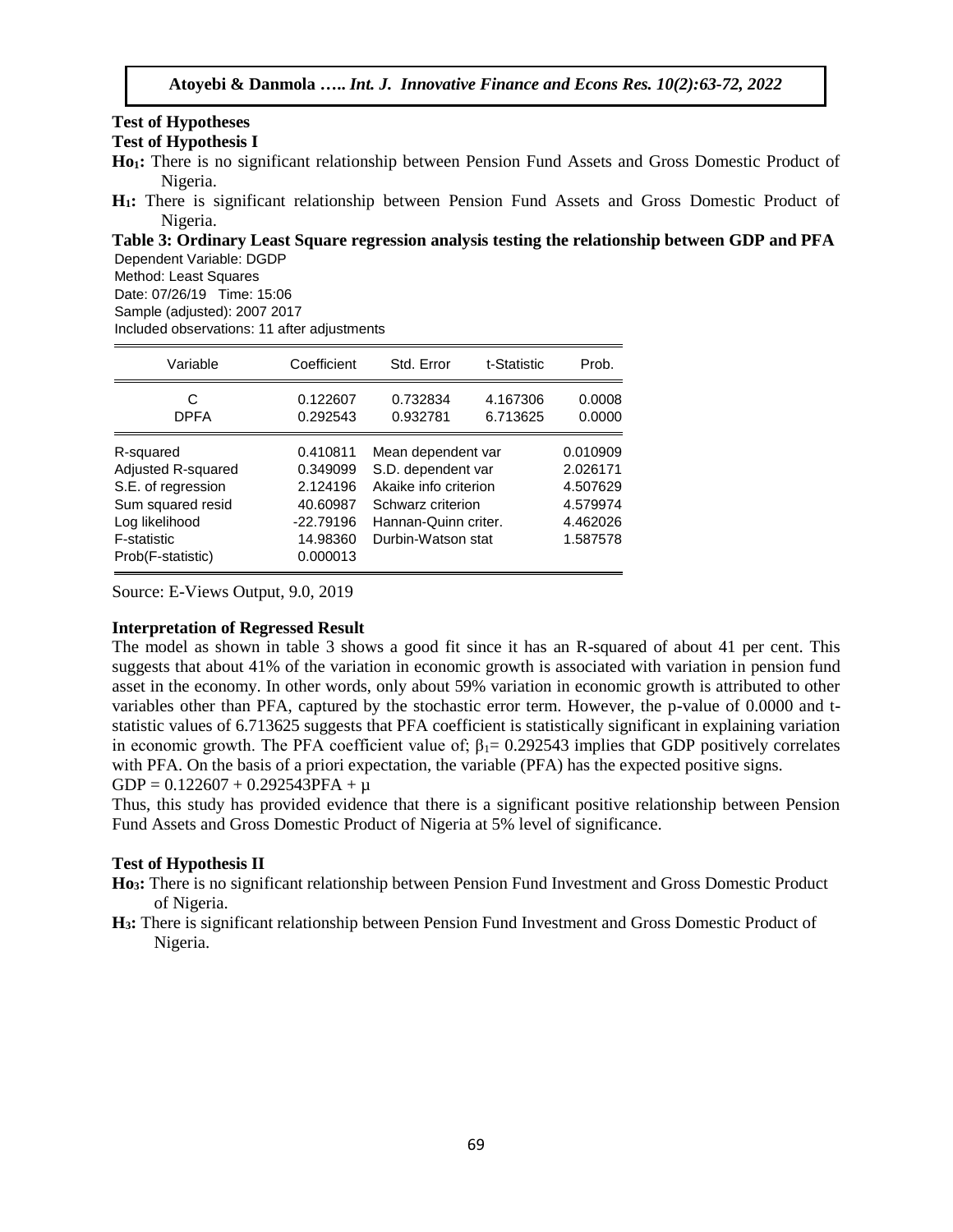| Date: 07/26/19 Time: 15:08<br>Sample (adjusted): 2007 2017<br>Included observations: 11 after adjustments                                      |                                                                                   |                                                                                                                                      |                         |                                                                      |  |  |
|------------------------------------------------------------------------------------------------------------------------------------------------|-----------------------------------------------------------------------------------|--------------------------------------------------------------------------------------------------------------------------------------|-------------------------|----------------------------------------------------------------------|--|--|
| Variable                                                                                                                                       | Coefficient                                                                       | Std. Error                                                                                                                           | t-Statistic             | Prob.                                                                |  |  |
| C<br>DPFI                                                                                                                                      | $-0.008487$<br>0.159222                                                           | 0.652509<br>0.916657                                                                                                                 | $-0.013007$<br>3.173699 | 0.9899<br>0.0029                                                     |  |  |
| R-squared<br><b>Adjusted R-squared</b><br>S.E. of regression<br>Sum squared resid<br>Log likelihood<br><b>F-statistic</b><br>Prob(F-statistic) | 0.393341<br>0.317399<br>2.132201<br>40.91652<br>-22.83334<br>9.030171<br>0.002946 | Mean dependent var<br>S.D. dependent var<br>Akaike info criterion<br>Schwarz criterion<br>Hannan-Quinn criter.<br>Durbin-Watson stat |                         | 0.010909<br>2.026171<br>4.515152<br>4.587497<br>4.469549<br>1.666278 |  |  |

**Table 5: Ordinary Least Square regression analysis testing the relationship between GDP and PFI**

Source: E-Views Output, 9.0, 2019

Dependent Variable: DGDP Method: Least Squares

#### **Interpretation of Regressed Result**

The model as shown in table 5 shows a good fit since it has an R-squared of about 39 per cent. This suggests that about 39% of the variation in economic growth is associated with variation in pension fund investment in the economy. In other words, only about 61% variation in economic growth is attributed to other variables other than PFI, captured by the stochastic error term. However, the p-value of 0.0029 and t-statistic values of 3.173699 suggests that PFI coefficient is statistically significant in explaining variation in economic growth. The PFI coefficient value of;  $\beta_1 = 0.159222$  implies that GDP positively correlates with PFI. On the basis of a priori expectation, the variable (PFI) has the expected positive signs. GDP =  $-0.008487 + 0.159222$ PFI +  $\mu$ 

The F-statistic of 9.030171 and the associated p-value of 0.0029 shows that the overall model is statistically significant at 5% level, thus the hypothesis of significant linear relationship between the dependent and independent variable is upheld. The Durbin-Watson statistic, which is a test for first-order autocorrelation shows that the model is free from the problem of autocorrelation. This was indicated by the Durbin-Watson statistic value of 1.666278 which is approximately 2.

#### **Decision:**

This study upholds that there is a significant positive relationship between Pension Fund Investment and Gross Domestic Product of Nigeria at 5% level of significance.

#### **Summary of Findings**

From the analysis and discussion of findings, the following are the summary of key findings:

- i. There is a significant positive relationship between Pension Fund Assets and Gross Domestic Product of Nigeria at 5% level of significance.
- ii. There is a significant positive relationship between Pension Fund Investment and Gross Domestic Product of Nigeria at 5% level of significance.

## **CONCLUSION**

The broad objective of this study was to ascertain the relationship between Pension Fund Asset Investment and Economic Growth in Nigeria from 2006-2017. This research adopted the Augmented Dickey Fuller test to verify the stationarity of the data. Ordinary Least Squares regression model (OLS) was employed in examining the variables in the hypotheses. The empirical findings revealed that PFA, PFC and PFI exerted a positive and significant relationship with the GDP at 5% level of significance.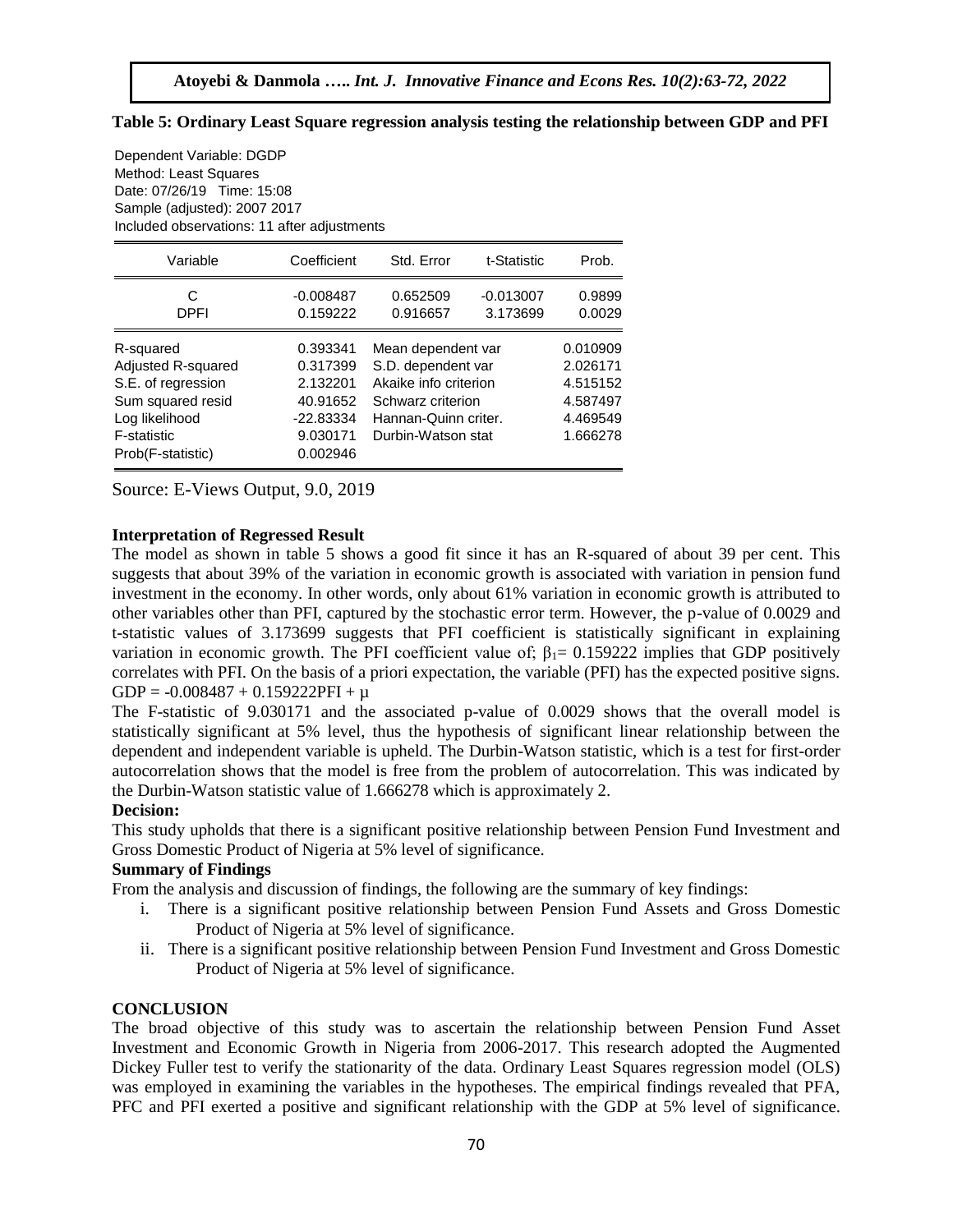Hence, it was concluded therefore that Pension Fund Asset Investment has significant impact on Nigeria economy at 5% level of significance.

#### **RECOMMENDATIONS**

Following the empirical findings of this study, the following recommendations were made:

- i. There should be more emphasis on the management of pension assets in the capital market as well as government bond, real estate, investment trust to boost Gross Domestic Product (GDP) of Nigeria.
- ii. The pooled fund should be invested in federal government securities to make resources available for economic growth and national welfare/improved standard of living

#### **REFERENCES**

- Abubakar, A.M. (2014). Pension fund investment in Nigeria: Islamic perspective. 2014 *Conference Paper*  1-10.
- Ahmad, M.K. (2006). The contributory pension scheme: Institutional and legal frameworks, *CBN Bullion*, 30(2), 1-18.
- Amahalu, N.N, Egolum, U.P and Okoye J.N (2014). "Due Process and Fiscal Responsibility Act as tools for effective fund management in Nigeria,Sub-Sahara Africa and the Transformation Question, Faculty of Management Sciences, 2014 Conference Proceedings, 285-305
- Bassey, U. (2018). *Pencom sets July 1 for takeoff of multi-fund structure pension.* Retrieved from [https://www.premiumtimesng.com/business/business-news/267118-pencom-sets-july-1-for](https://www.premiumtimesng.com/business/business-news/267118-pencom-sets-july-1-for-takeoff-of-multi-fund-structure-pension.html.%2023/9/2018)[takeoff-of-multi-fund-structure-pension.html. 23/9/2018.](https://www.premiumtimesng.com/business/business-news/267118-pencom-sets-july-1-for-takeoff-of-multi-fund-structure-pension.html.%2023/9/2018)
- Eyamba T.H. (2018). *Challenges of investment of pension funds*. National Pension Commission
- Ndugbu, M.O., Ojiegbe, J., Uzowuru, B.L. & Okere, P.A. (2015). Bank and non-bank financial institutions and the development of the Nigerian economy. *International Journal for Innovation Education and Research, 3*(8), 23–36.
- Odia, J.O., & Okoye, A.E. (2012). Pensions reform in Nigeria: A comparison between the old and new scheme. *Afro Asian Journal of Social Sciences, 3*(1), 2229–5313.
- Ofoeda, I., Gariba, P. & Amoah, L. (2016). Regulation and performance of non-bank financial institutions in Ghana', *International Journal of Law and Management* 58(1), 108–125.
- Okeke, M.N., Mbonu, C.M., & Amahalu, N.N. (2018). Tax revenue and economic development in Nigeria: A Disaggregated Analysis. *International Journal of Academic Research in Accounting, Finance and Management Sciences, 8*(2), 178-199.
- Okoye, E.I., Amahalu, N.N., Nweze, C.L., & Obi J.C. (2016). Effect of financial leverage on dividend policy of quoted conglomerates. Managing diversification for sustainable development in sub-saharan Africa, Faculty of Management Sciences, 2016 International Conference, 8-10, November, 2016.
- Okoye, P.V.C, Okoye, J.N and Amahalu, N.N. (2015). "Effect of Integrated Personnel and Payroll Information System (IPPIS) on Federal Government Recurrent Expenditure in Nigeria. National Association of Accounting Teachers Journal, Federal University, Utuoke, Bayelsa State.
- Onyeonoru, I. P., Matthew, E.E., & David, I. (2013). Social policy and the retrenchment of the welfare state in Nigeria: The old and new pension schemes and lessons from the Nordic model. *Journal of Developing Country Studies*, 3(10), 31-39.
- Pencom, (2012).*Annual report*. Retrieved from ww.pencom.gov.ng.on26february,2011
- Pension Commission (2016). National pension commission. [www.pencom.gov.ng](http://www.pencom.gov.ng/)
- Pension Commission (2018). *National pension commission*, [www.pencom.gov.ng](http://www.pencom.gov.ng/)
- Pension Reform Act (2004). *National pension commission*, [www.pencom.gov.ng](http://www.pencom.gov.ng/)
- Rousseau, P.L. & Wachtel, P. (2011). What is happening to the impact of financial deepening on economic growth? *Economic Enquiry* 49(1), 276–288.
- Yartey, C. (2008). *The determinants of stock market development in emerging economics: Is South Africa Different?* IMF Working Paper, African Department.